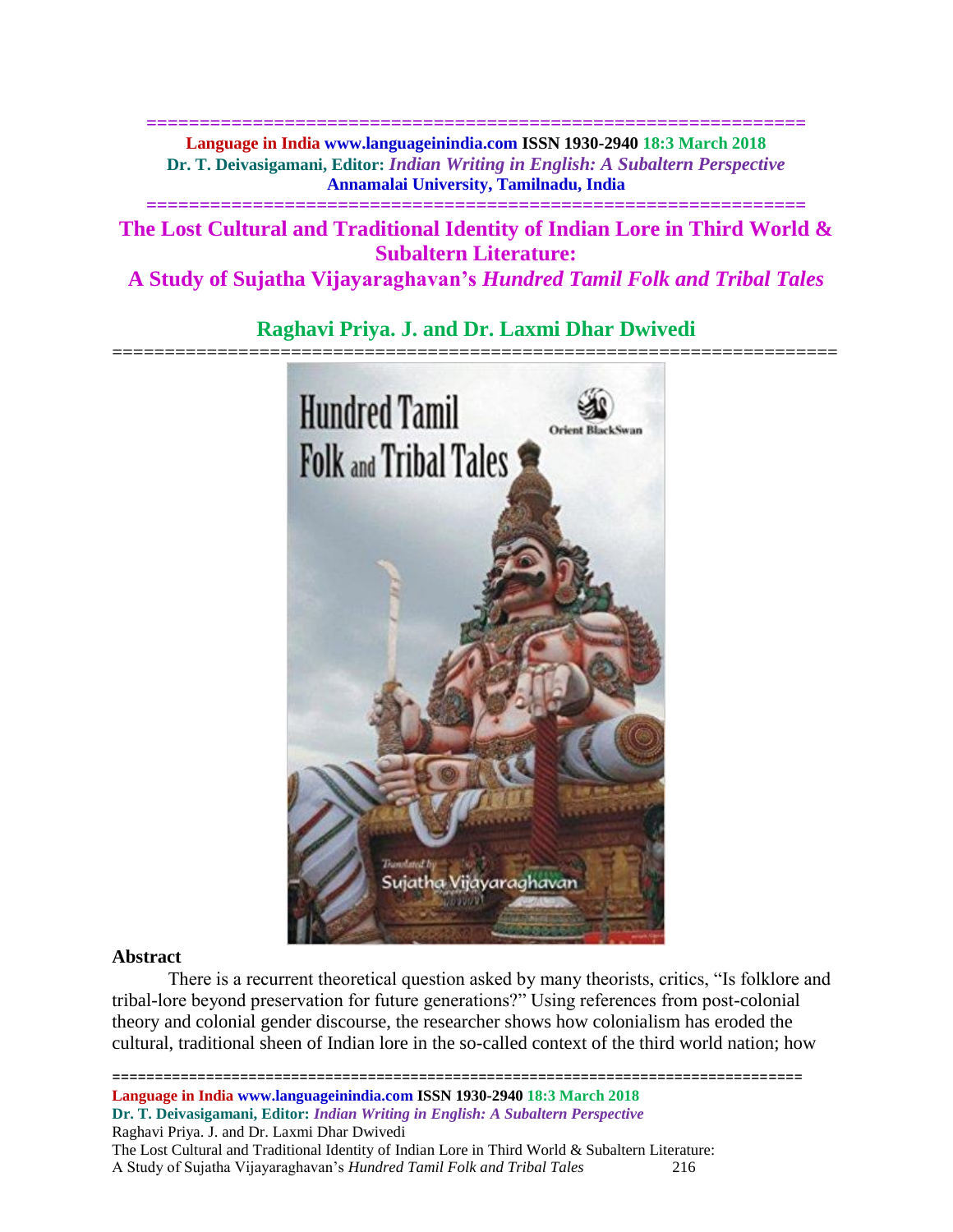literature is sidelined in terms of third world & Subaltern literature; It also gives an insight into the rich, cultural, traditional system of India as showcased by folk and tribal-lore and how a section of the society scrutinizes this recognition by sidelining the "Other" literature; the subalterns cashing on the postcolonial hangover by silencing it, a literary infatuation that separates our literature from the literature of the west.

# **Keywords:** Sujatha Vijayaraghavan, *Hundred Tamil Folk and Tribal Tales, Third World Literature, Subaltern, Colonialism, Oral Literature, Folklore, Tribal-Lore*

## **Introduction**

There are various types of cultural and traditional practices in India and other places which are interwoven into our society and religion. If we take India alone, it is in a humongous level; and thus, hard to keep a written record of each and every cultural and traditional practice because most of them are found only in oral format. The only way through which our heritage; along with its culture and traditions could be carried forth to the generations to come, was through 'Folk Tales' or 'Folklore' also known as folk literature, oral tradition, or the lore, and through 'Tribal Tales' which were the best way of spreading knowledge to the illiterate and tribal clans, from then to now. It is transmitted by [word of mouth](http://www.britannica.com/EBchecked/topic/430772/oral-literature) and consists of narrations in [prose](http://www.britannica.com/EBchecked/topic/688075/prose) as well as verse; it also has poems, songs, myths, dramas, rituals, proverbs, riddles, and the sort.

The recurrent theoretical question asked by many theorists and critics is, "Is folklore and tribal lore beyond preservation for future generations?" as many youths of our modern generation are unaware of the traditional value of 'Folklore', because they are not accustomed to it, due to globalisation and as they are living in a fast-paced world based on e-commerce and etechnology. Oral literature and Oral form of telling tales is a tradition which is dimming in the 22nd Century.

These issues can be seen using the post-colonial theory, Subaltern studies and colonial gender discourse found in it for a better understanding of this issue. To embark on this exploratory sojourn, we draw on a piece of medieval Tamil Literature called "Ramayanam". This epic has a lot of sub-plots based on the folklore of that century. It shows how rich our political and social system was then. It also has lore's like how the squirrel got its three stripes, the test of fire which gives way to the latter tradition of Sati which prevailed in India, Why one should not cage a parrot and so on. But there is not just one form of telling "Ramayanam" but there are many. It started from the rich tradition of "Oral Tales" even before it was written by Kambar. It had many different narrations of the same story. As each place has added its own traditional and local culture and flavour to the original story, we have as many as "1000 Ramayana's".

## **Can the Subaltern Speak?**

Gayathri Spivak in her work has asked a very in-depth question, "Can the Subaltern Speak?"

> Although Spivak acknowledges the "epistemic violence" done upon Indian subalterns, she suggests that any attempt from the outside to ameliorate their condition by granting them collective speech invariably will encounter the following

=================================================================================

**Language in India www.languageinindia.com ISSN 1930-2940 18:3 March 2018 Dr. T. Deivasigamani, Editor:** *Indian Writing in English: A Subaltern Perspective*

Raghavi Priya. J. and Dr. Laxmi Dhar Dwivedi

The Lost Cultural and Traditional Identity of Indian Lore in Third World & Subaltern Literature: A Study of Sujatha Vijayaraghavan's *Hundred Tamil Folk and Tribal Tales* 217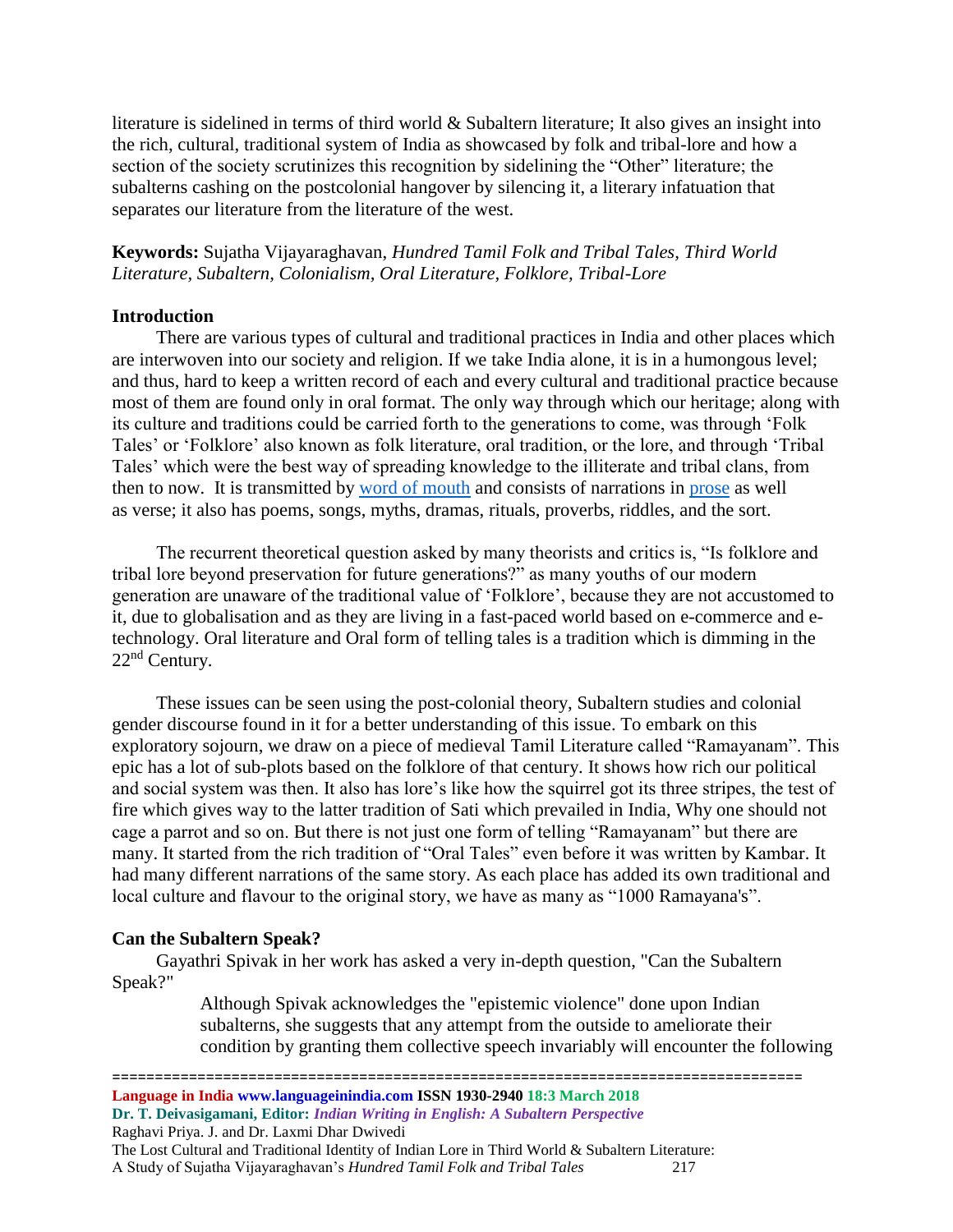problems: 1) a logocentric assumption of cultural solidarity among a heterogeneous people, and 2) a dependence upon western intellectuals to "speak for" the subaltern condition rather than allowing them to speak for themselves. As Spivak argues, by speaking out and reclaiming a collective cultural identity, subalterns will in fact reinscribe their subordinate position in society. The academic assumption of a subaltern collectivity becomes akin to an ethnocentric extension of Western logos--a totalizing, essentialist "mythology" as Derrida might describe it--that doesn't account for the heterogeneity of the colonized body politic.(Graves)

#### **What is Folklore in the modern-day world?**

Folklore is the body of expressive [culture,](http://www.newworldencyclopedia.org/entry/Culture) including tales, [music,](http://www.newworldencyclopedia.org/entry/Music) dance, legends, oral history, proverbs, jokes, [popular beliefs,](http://www.newworldencyclopedia.org/entry/Superstition) customs, and so forth within a particular population comprising the traditions (including [oral traditions\)](http://www.newworldencyclopedia.org/entry/Oral_tradition) of that culture, subculture, or group. Traditional customs, beliefs, stories, and sayings: ideas or stories that are not true but that many people have heard or read (Merriam)

#### **Sujatha Vijayaraghavan**

Sujatha Vijayaraghavan is a professor of English in Pondicherry University and has written several Tamil novels and poetry as well as translated many into English. *Hundred Tamil Folk and Tribal Tales* (HTT) is one of her translation works*.* In HTT we see a beaming cause to save folklore and tribal tales for the future generations.

Sujatha Vijayaraghavan is the translator of HTT which is a translation of "Naatupura Kathai Kalanjiyam" compiled and edited by Aaru Ramanathan. It is a collection of popular folk and tribal tales from all over Tamil Nadu. Vijayaraghavan has separated the tales according to the the districts they were gathered from and the region of their origin. The tales revolve around themes like "Tribal lore- independent literature", "The carnivalesque", "ancient cities and tales," and "folk dances."

#### **The Lost Cultural and Traditional Identity of Indian Lore**

The Folklores and Tribal tales have been an integral part of our culture and heritage. When it comes to Indian folk tales, it is found intertwined in this land filled with diverse religions, languages, cultures, castes and creeds. India is a land where tales and short stories are found in an everlasting range. Indian folklore and tribal tales have a wide range of stories filled with mythological legends, which surfaces from all walks of life. The interesting stories range from from 'Panchatantra', 'Hitopadesha', 'Vikram and Vethal' to, 'Jataka' and 'Akbar and Birbal'. It does not stop at this; it even follows the great Indian epics like 'Ramayana' and 'Mahabharata', Religious scripts like 'Bhagavad Gita', 'Vedas' and 'Upanishads', which are full of didactic stories inspired from the lives of great men and saints, filled with moral values. Indian folklore has perfect moral stories for children, who have to be implanted with right values. All these ancient stories have been passed from generation to generation, from the old to the young through oral form, creating bonds of traditional values with their present-day generation.

> Surely no other discipline is more concerned with linking us to the cultural heritage from the past than is folklore; no other discipline is more concerned with revealing

================================================================================= **Language in India www.languageinindia.com ISSN 1930-2940 18:3 March 2018** 

**Dr. T. Deivasigamani, Editor:** *Indian Writing in English: A Subaltern Perspective*

Raghavi Priya. J. and Dr. Laxmi Dhar Dwivedi

The Lost Cultural and Traditional Identity of Indian Lore in Third World & Subaltern Literature: A Study of Sujatha Vijayaraghavan's *Hundred Tamil Folk and Tribal Tales* 218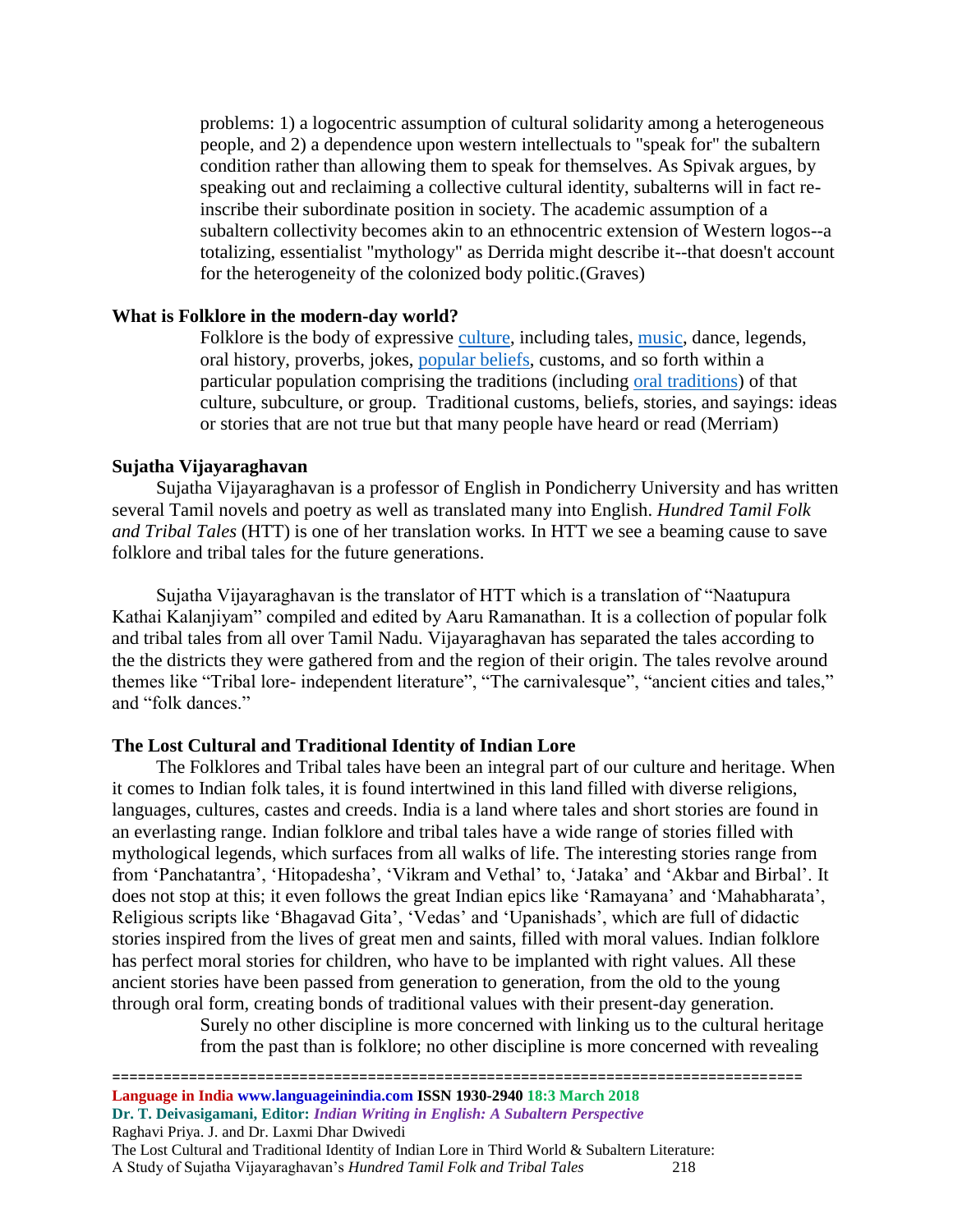the interrelationships of different cultural expressions than is folklore; and no other discipline is so concerned …with discovering what it is to be human. It is this attempt to discover the basis of our common humanity, the imperatives of our human existence that puts folklore study at the very center of humanistic study. (Wilson 101)

## **Folklore**

 $\overline{\phantom{a}}$ 

Folklore is an unrecorded, unofficial, tradition of oral communication by word of mouth from one person to another. It gives importance to both the form and content of our traditions. It embraces all knowledge, moral and ethical values, attitudes, assumptions, feelings, and beliefs transmitted by examples of either real or imaginary stories or a mix of both telling the stories of human and animals. But this richness is lacking in our present-day world as the future generations are fixated upon social media such as Facebook, WhatsApp, Twitter, Viber, hike and so on; which in reality are not social in context. The physical connection and contact are lost between a child and a mother, a grandmother and a grandchild; as gone are the days of 'Nila Sooru<sup>'1</sup>, when the mother used to feed the child showing the moon and telling stories about Gods, Goddesses, poochaandis<sup>2</sup>, etc. Now-a-days grandchildren don't go to their grandma to hear stories of mythical characters or 'Thalattu song'<sup>3</sup>. Many times, our rich literary culture is lost in transition because of our failure to retain such knowledge. But due to some pioneer Indian Folklorists in contemporary India like A. K. Ramanujan, and other Indian folklorists like Jawaharlal Handoo, Sadhana Naithani, Anjali Padhi, Nandini Sahu, Mariamma Chedathy,

folk or tribal tales, to amuse the child.

<sup>2</sup>Poochaandi is the Tamil version of Bogyman. In Tamil Nadu, poochaandi is a word that is

typically used to scare children, to make sure they sleep early, or to get them to eat properly. You

=================================================================================

will often hear mothers saying – "Poochaandi varan. He will take you away." He is given

descriptions of someone looking ferocious and scary and who will come and take away

misbehaving children.

<sup>3</sup>It means lullaby sung to a baby.

<sup>&</sup>lt;sup>1</sup> The food fed to the child under the full moon or just under the night sky, while telling various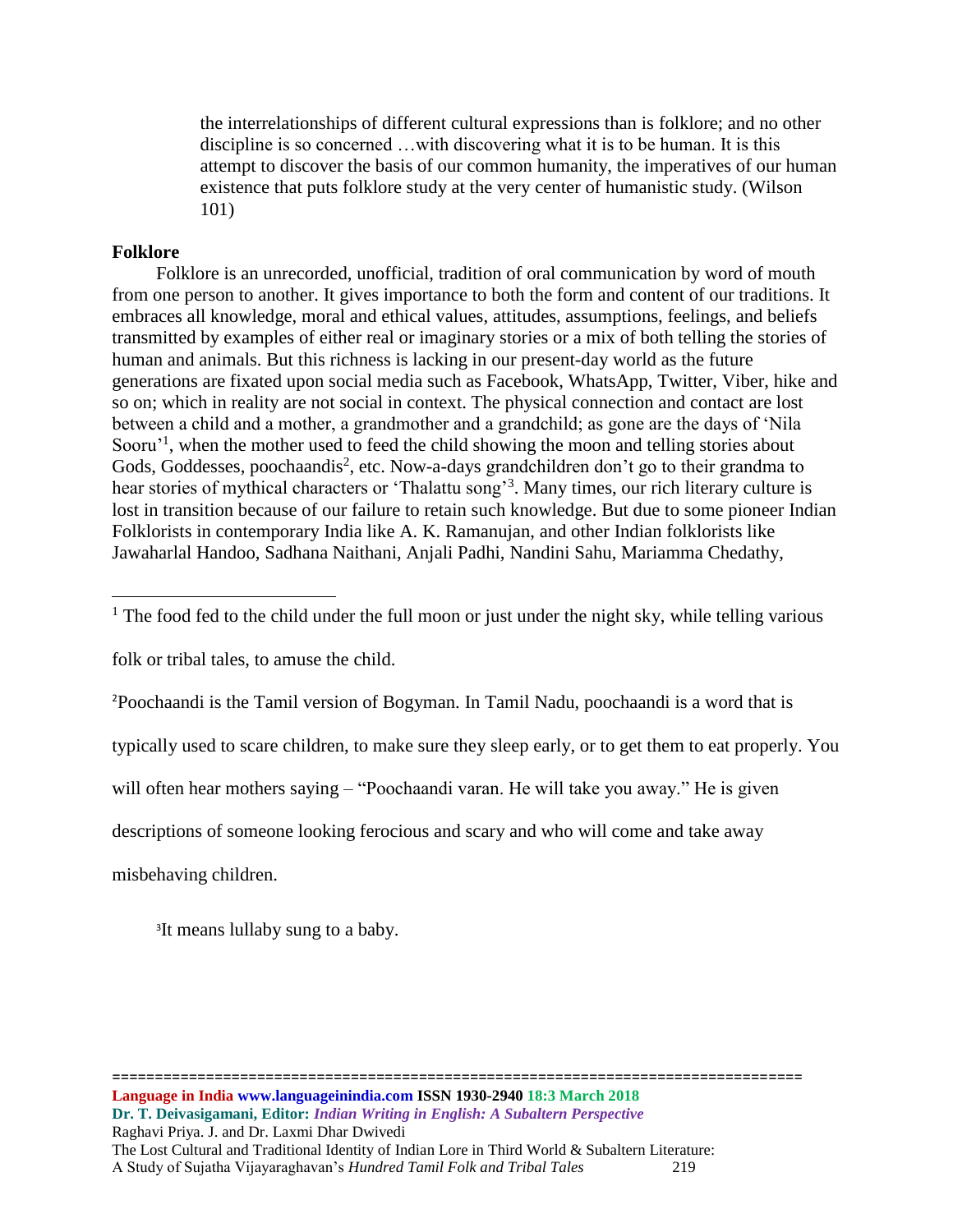Gambhari Devi, Verrier Elwin, Komal Kothari, K. K. N. Kurup, P.R.Thippeswamy, , Ki. Rajanarayanan, Dinesh Chandra Sinha, Komal Swaminathan and others; and editors like Aaru Ramanathan, Dr G. Stephen, T. Nadarajan and others and translators like A. K. Ramanujan and Sujatha Vijayaraghavan, we have got back a part of our lost vibrant folklore and tribal tales.

#### **Tales Included in HTT**

In HTT we can see the first set of tales from the regions around Cuddalore and the theme is "Gender and divinity." It includes the popular "Anandayi" tales; the translator points out how Anandayi is worshipped only by women and is a woman turned in to the goddess by the local. In "The Foolish King" we see an Irulatchi becoming a queen and how human beings had direct contact with Gods and Goddesses. In stories like "Who can be Trusted", "The Creator's Knot" we see the tradition of village elders being the justice provider to the victims, Just like our Panchayat system.

The story "Speak After You Look Before and Behind You" is a perfect example of how bribery can change even the Gods, It is a story about how lord pillayar sides the monkey which had shattered a sparrows nest because the sparrow told the monkey that it was suffering in the rain due to its laziness. Pillayarm supports the monkey because he of his bribe of one ripe jackfruit "Well! Money reaches even the Netherworlds, if need be" (HTT 23). It is a moral folktale.There are tales that deal specifically with Tamil beliefs and literature. The "Kuttiandavar" tale gives details of the glorious port city of Caveripoopatinam, it also shows the origin of the word city and urban people, as in those days it seems that the name "pattinam" or city only referred to Caveripoopatinam and the people was referred to as "pattanathar". Vijayaraghavan draws our attention to the fact of "the little canon shaping the big" and explaining how scholars hold the view that the literary classic, 'Silappadikaran' "grew from folklore". In this story, she shows how the cast chettiyar came about and how some rivers and ponds in Poompuhar could cure an illness like leprosy, tuberculosis and one such pond called Agni Kundam at Osarappar temple is capable of curing any level of poison if you just take a dip in it. Till today no one has died of poison or snake bite in Poompuhar. Thus, it proves that there is some kind of truth in folktales and the entire lot of them are not false. It also gives us a rich description of our sea ports and trade.

The series, "The Female Goddess: Consent and Dissent Narratives" shows how women were too chaste as the character Duruvathayi seen in "The God who Tested His Wife", who lives with her husband who is a chauvinist God in disguise of a man with leprosy as he wants to test his wife of her chasteness. The story "When are you Going to Die", shows a witty mother in law who wins over her daughter in law without fighting with her. The story "Serving Food in a Clay Bowl" shows how one day we are going to get old and what we sowed will be returned to us by the future generation. "His mother became an old woman in due course of time. The boy who was now married man called his wife and instructed to bring the clay bowl from the banana patch and serve the old woman food in it. The wife did as she was told." (HTT 54)

"The Smart One", "The Pleasure with Madhavi" shows the tradition of riddling and placing bets to check who the intelligent one is. "Footprints" and "Beating with the Broom"

================================================================================= **Language in India www.languageinindia.com ISSN 1930-2940 18:3 March 2018** 

**Dr. T. Deivasigamani, Editor:** *Indian Writing in English: A Subaltern Perspective*

Raghavi Priya. J. and Dr. Laxmi Dhar Dwivedi

The Lost Cultural and Traditional Identity of Indian Lore in Third World & Subaltern Literature: A Study of Sujatha Vijayaraghavan's *Hundred Tamil Folk and Tribal Tales* 220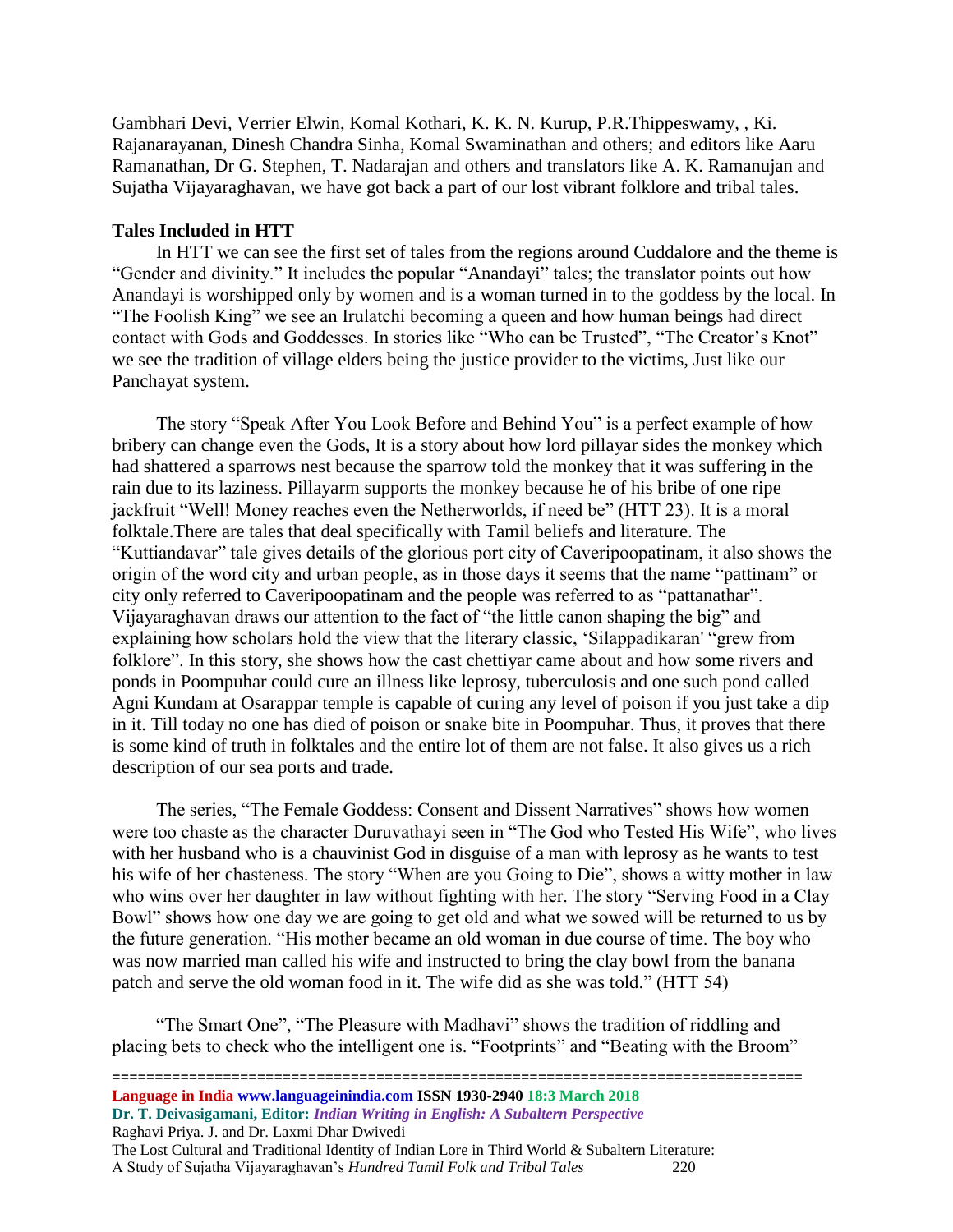shows how wrong decision skills can lead one into troubled waters."About Giving Alms" shows us the tradition of giving alms to the Brahmins, which is sometimes misused by that clan. It also shows how one must be generous only to the needy and poor. "A knock with the Pestle" also deals with a similar issue but it is a story which talks about the traditional value of giving food to the poor as according to lore it may even save us our life and secure a place for us in heaven.

The Tamil specifics are also brought in with reference to folk deities such as Ayyanar and Jakkamma, sports such as Jallikattu, and dances such as Kummi. It has 100 tales which deal with Mythology, Moral values, Wit, parables, Religions, Customs, beliefs, knowledge, riddles and songs with values. It shows both the bright and gloomy sides of our tradition and customs. It shows how both men and women can be selfish and cruel, as well as loving, caring and helpful.

#### **Conclusion**

There is a distinct identity of our traditions and cultures as well as universality about folk tales. The folktale "The Foolish King" is about a sister who saves her brothers and this tale has striking similarities to that of Hans Christian Andersen's fairytale, "The Wild Swans" where the girl silently makes shirts for her brothers who have been turned into birds by their wicked stepmother. The story of the jealous neighbour who tries to imitate the journey to the forest and gets thrashed by bandits is another that has universal tones. In "The Tale of Tales," there is even a reference to "Chakespiyar" (Shakespeare). The chants and songs have been translated retaining the local flavour. Any attempt to document the richness of indigenous culture is appreciable in a globalised world, which is felt to be losing many of its distinct ethnic and cultural forms, languages, and performing styles. Sujatha Vijayaraghavan has spread this book to a wider audience through her translation.

If we ask ourselves the recurrent question asked by many, "Is folklore and tribal lore beyond preservation for future generations?", our answers would be a big "NO", because our folklore history is filled with world-renowned tales compilation like The Hitopadesha Composed by Narayana Pandit around a thousand years ago, The Jataka Tales originally written in Pali language by Buddhist monks in 300 B.C, The Panchatantra a legendary collection of short stories from India originally composed in the 2nd century B.C by Vishnu Sharma along with many other scholars. After all these centuries still, they are looked upon as something valuable and resourceful by some of the readers and even writers like A. K. Ramanujan, Sujatha Vijayaraghavan, Komal Swaminathan and others. They are the "Treasurers" of our "Culture, Traditions and Heritage" of our nation. They should be preserved and protected and not discarded as simple third world and subaltern writing. The folklore and tribal tales have universal concepts which are useful to all. It is a known fact that the people of the so-called Third World share a common historical back-ground- colonialism and this subaltern experience makes the themes that the folktale address very convincing and identical.

The translator in her preface, points out how 'Eurocentric' emphasis's is on the text of the other or the third world nations, especially their disregard to folktales as a cheap inferior thing and how "Contemporary folklore studies questions this attitude not only pointing to the

=================================================================================

**Language in India www.languageinindia.com ISSN 1930-2940 18:3 March 2018 Dr. T. Deivasigamani, Editor:** *Indian Writing in English: A Subaltern Perspective* Raghavi Priya. J. and Dr. Laxmi Dhar Dwivedi The Lost Cultural and Traditional Identity of Indian Lore in Third World & Subaltern Literature: A Study of Sujatha Vijayaraghavan's *Hundred Tamil Folk and Tribal Tales* 221